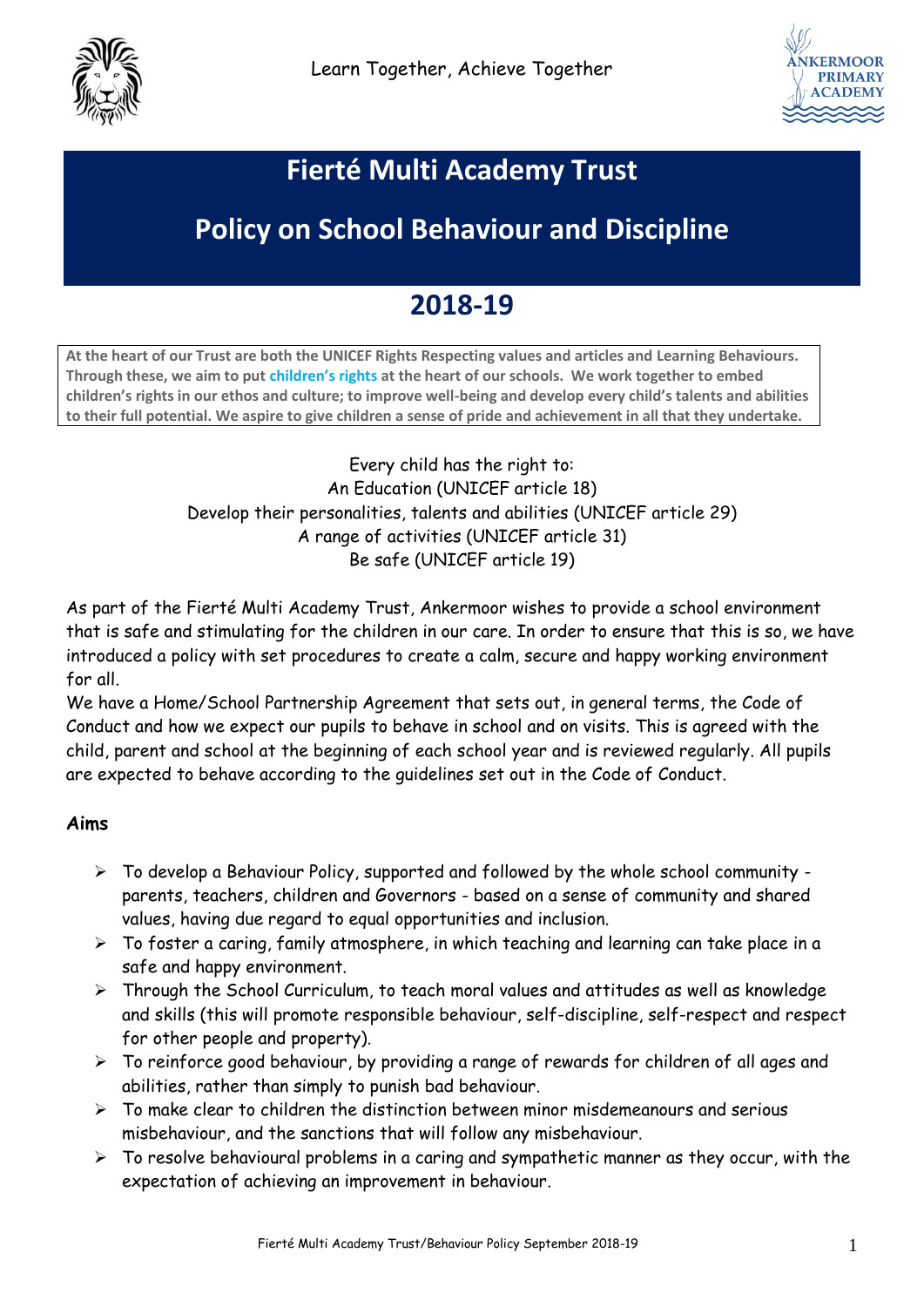## **Code of Conduct**

- $\triangleright$  All members of the school community should respect one another according to the school's values and also UNICEF Rights Respecting Schools Agenda.
- $\triangleright$  All children should acknowledge the authority of, and respect, their teachers and other adults. All children should show regard for their fellow pupils.
- $\triangleright$  All children should respect their own and other people's property and take care of books and equipment.
- Ankermoor Primary Academy expects children to be well behaved, well mannered and attentive. Children should walk (not run) within the school.
- $\triangleright$  If a child has a grievance against another child, it should be reported to a member of staff, who will take appropriate action.
- $\triangleright$  Physical violence is never acceptable, neither is retaliation. Repeated or serious incidents i.e. causing an injury to another child, will lead to a fixed term or permanent exclusion.
- $\triangleright$  Foul or abusive language should never be used.
- $\triangleright$  Children are expected to be punctual.
- $\triangleright$  Children should not bring sharp or dangerous instruments to school.
- $\triangleright$  Valuable equipment i.e. mobile phones, ipods etc. should not be brought into school.
- $\triangleright$  Children should wear the correct school uniform. Jewellery should not be worn, but a watch and stud earrings will be allowed. Hooped earrings should never be worn as they are a Health and Safety risk. If children do not remove these, they should be referred to the Headteacher who will contact the parents to discuss the situation.

This Code of Conduct has been formulated with the safety and well-being of the children in mind and to enable the school to function efficiently as a place of learning.

## **Care and Control of Children**

Staff have a responsibility to provide interesting, challenging and well-paced lessons that motivate and engage the interest of pupils. Staff should always promote good behaviour through praise and rewards. Staff would never chastise a child physically. Each classroom will have an Ankermoor Rewards and Sanctions chart displayed. This will also include the school hall and other rooms used for learning.

### **Reward Schemes**

A major intent of this policy is to encourage pupils to exhibit good behaviour; this is reinforced with a system of praise and reward for all children.

We reward children in many ways here at Ankermoor Primary Academy. These methods may include (but are not exclusive to); House Points, Special Mentions, Achievement Certificates and Values Badges, Values Postcards and Headteacher's Awards. These awards are given to children for academic and non-academic achievements, for effort, for being caring, and for all other aspects of good work and behaviour.

The children are divided into 4 House Groups, with siblings remaining in the same group if numbers allow. The children are awarded points for following the values, being helpful, good work, and so on. At Key Stage 1 and 2, each team's points are counted at the end of the week, and the winning House announced in Assembly. We hope that each member of a House will urge the others to try their best in every aspect of school life.

Incentive stickers are also awarded as frequently as possible within the child's year group, for example, when a child in Reception Class is able to put their hand up to answer a question etc. The above awards are given for ALL aspects of school life and not just achievement in curriculum subjects.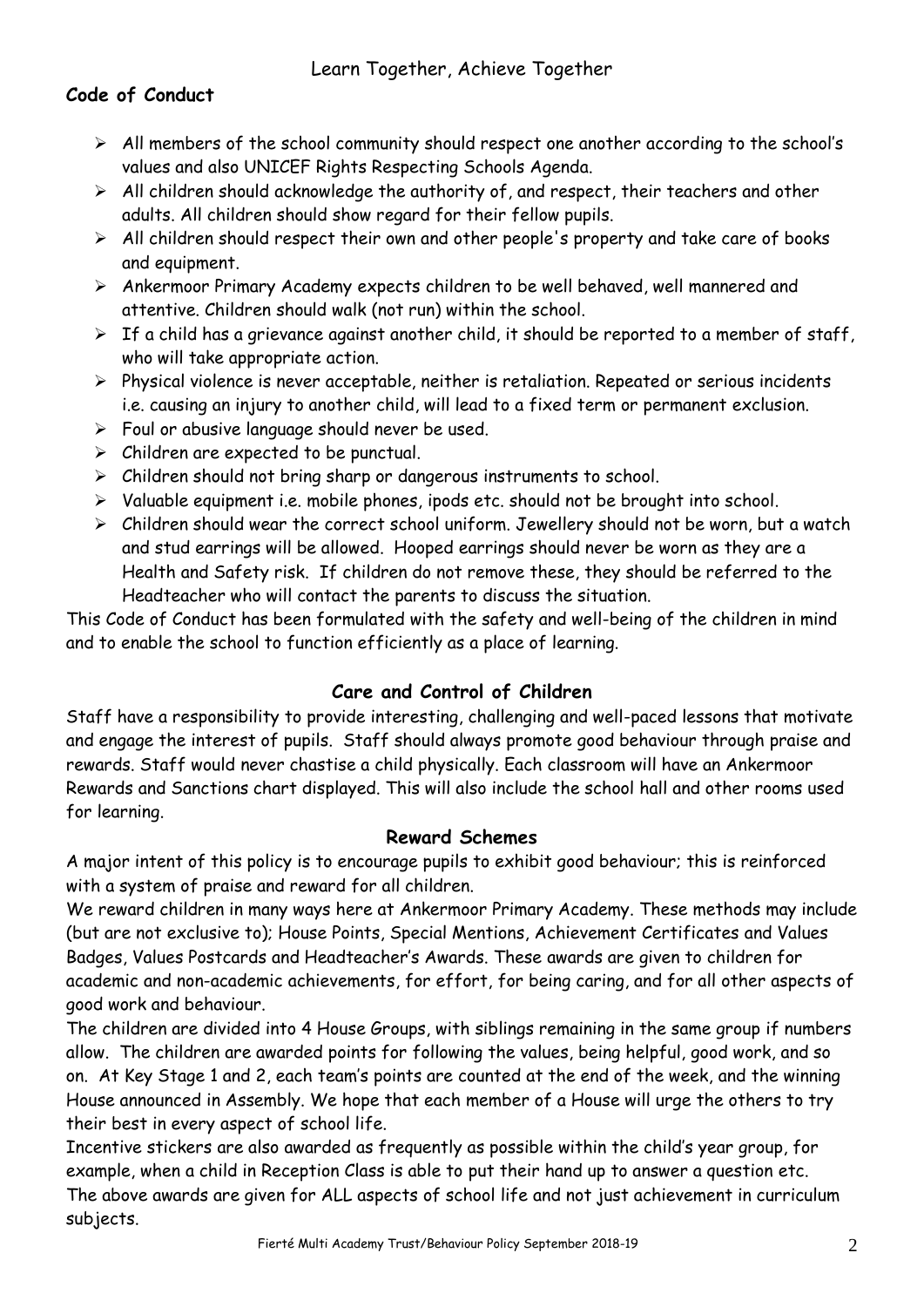#### **Sanctions**

There will be times when children behave unacceptably. Children need to discover where the boundaries of acceptable behaviour lie, as this is a part of growing up. Minor breaches of discipline, are dealt with by the adult in charge, in a caring, supportive and fair manner, having regard to the age of the child. Each case is treated individually. Generally, children are reminded that they are responsible for their own actions and that breaking rules has consequences (UNICEF – Rights Respecting Schools). Normal sanctions include an oral reprimand and reminder of expected behaviour, loss of free time i.e. playtime, moving in class to sit alone, writing a letter of apology and loss of a responsibility. If the unacceptable behaviour is persistent, or recurring, parents become involved. Children might then be placed on a daily or weekly report system, with parents' support, to monitor their behaviour.

Major breaches of discipline are:

- $\triangleright$  physical assault.
- $\triangleright$  deliberate damage to property,
- $\triangleright$  stealing,
- $\triangleright$  leaving the school premises without permission,
- $\triangleright$  verbal abuse to either a child or adult, including swearing,
- $\triangleright$  refusal to work
- $\triangleright$  Disruptive behaviour in class including refusal to act on instruction.

These types of behaviour are rare at Ankermoor Primary Academy but it is the duty of the school to deal with them promptly, particularly if the problem persists. Ankermoor Primary Academy has standard procedure for serious breaches of discipline (see below) and failure to improve at any stage leads automatically to the next stage; each stage being recorded by the school. However, a particularly serious problem could result in suspending the normal procedures and the school requesting the parent to remove the child from school immediately i.e. any child who acts violently towards an adult or child will automatically go to the exclusion stage of the process.

#### **Intervention**

If a child attacks another child or adult violently and refuses to calm down then physical restraint is necessary (please see policy on Physical Manual Restraint). The child is removed and taken to the Headteacher who will contact the child's parents.

An Incident Form is completed and notes made in the Physical Restraint Record Book and the situation is discussed with the Headteacher, who will work with the member of staff and parents to devise an "Individual Behaviour Plan" (IBP) to meet that child's and the school's needs. This might include the involvement of other agencies - Social Services, Psychological Service, Pupil Referral Service, etc. All noted incidents will be reported to the Governors in the Headteacher's Termly Report to Governors.

#### **Reasonable Force**

**'Reasonable force'** covers the broad range of actions used by most teachers at some point that involve a degree of physical contact with pupils and all members of school staff have a legal power to use reasonable force (Section 93 Education and Inspections Act 2006). Force is used either to control or restrain. This can range from guiding a pupil to safety or more extreme circumstances such as breaking up a fight or where a student needs to be restrained to prevent violence or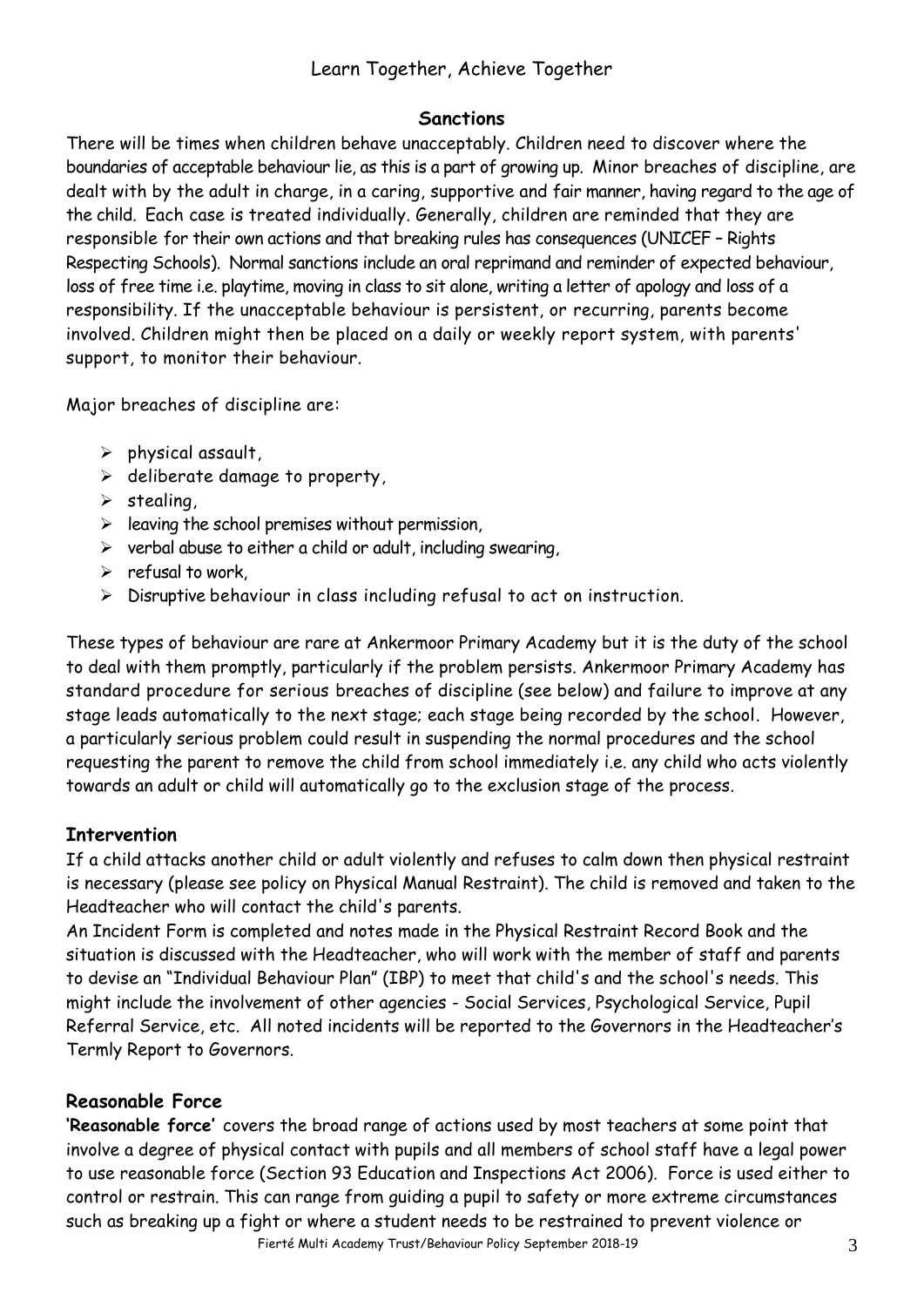injury. 'Reasonable in the circumstances' means using no more force than is needed and the decision on whether or not to physically intervene is down to the professional judgement of the staff member concerned and should always depend on the individual circumstances.

Schools can use reasonable force to:

- $\triangleright$  Remove disruptive children from the classroom where they have refused to follow an instruction to do so
- $\triangleright$  Prevent a pupil behaving in a way that disrupts a school event or a school trip or visit
- $\triangleright$  Prevent a pupil leaving the classroom where allowing the pupil to leave would risk their safety or lead to behaviour that disrupts the behaviour of others
- $\triangleright$  Prevent a pupil from attacking a member of staff or another pupil or to stop a fight on the playground
- $\triangleright$  Restrain a pupil at risk of harming themselves through physical outbursts.

### **Incident Book – kept in the Headteacher's Office**

This is used to record:

- $\triangleright$  Any incident where reasonable force has been used
- $\triangleright$  Any incidents involving a child, or anyone employed in school, resulting in personal injury or damage to property
- $\triangleright$  Any other incidents or matter of a serious nature

These incidents are ones that might give rise to disciplinary or legal action or become a matter of public interest.

### **Classroom Procedures for Dealing with Unacceptable Behaviour**

Ankermoor Primary Academy has devised a clearly stepped set of procedures for dealing with discipline problems in class. These procedures are outlined below:

- 1. A verbal warning and a talk with the child, discussing what has happened.
- 2. Child's name written on the board.
- 3. Pupil receives a yellow card and is sent to Senior Leader in KS1 or KS2.
- 4. Class teacher will then monitor incidents of behaviour in class.
- 5. If the behaviour continues, or the pupil is deemed a danger to themselves or other pupils, they will receive a red card. The pupil is removed for time out with the Headteacher or Deputy. The child is then moved from the group to work on his/her own
- 6. A letter is sent home to parents to inform them of the behaviour
- 7. If the child appears in front of the Headteacher again, the result will be a meeting with parents and a first warning
- 8. Exclusion procedures are implemented (half day, 1 day, 3 days, 5 days permanent)
- 9. A case conference may be held with parents and support agencies. These may include Pastoral Care Support Programme i.e. Behavioural Support, CAMHS (Child and Adolescent Mental Health Service).

### **Detention – Playtime and Dinner Time**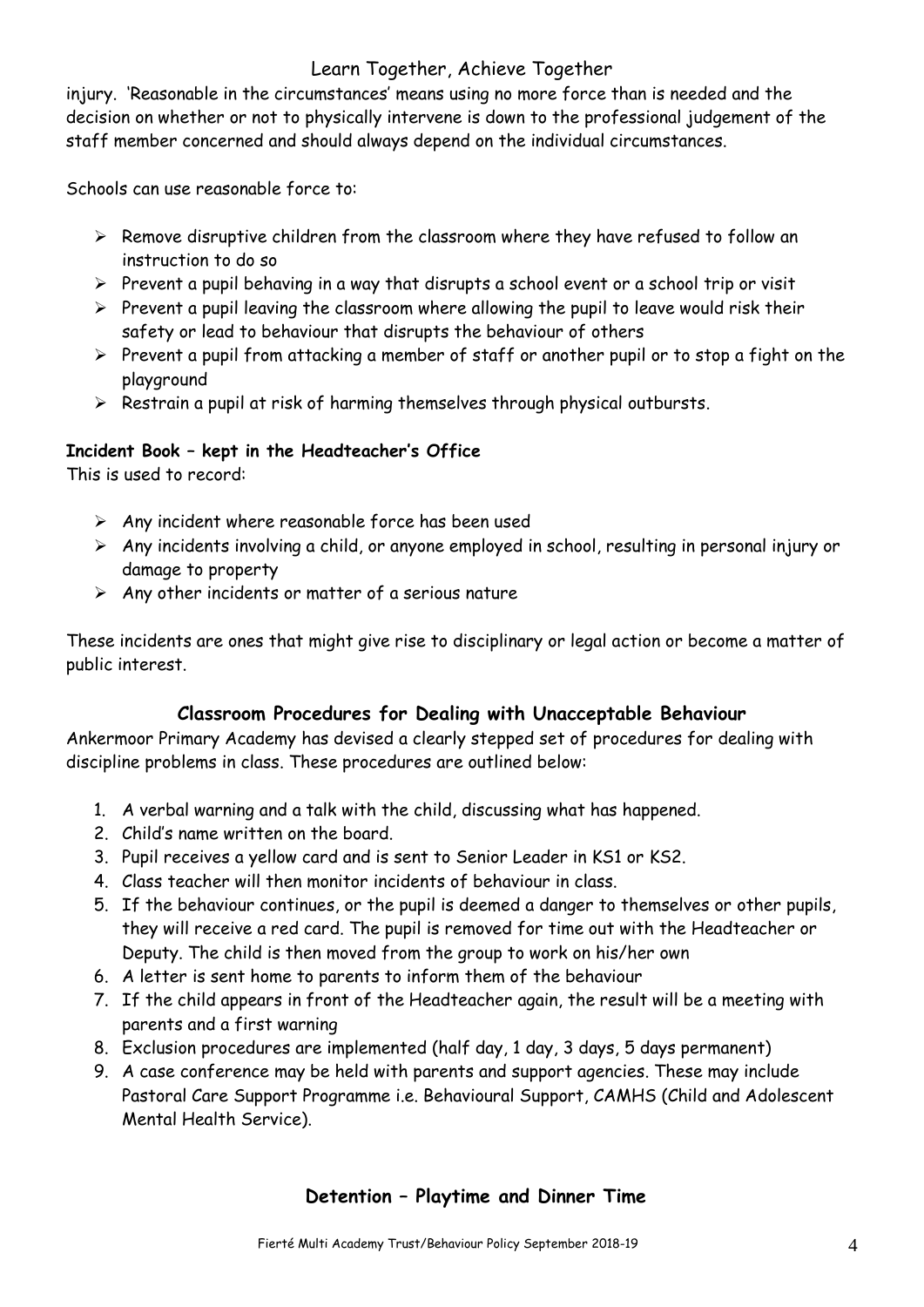- $\triangleright$  If a child does not behave as well as expected in the classroom, and tasks are not completed according to their ability, then they will be asked to complete their work at playtimes or lunchtimes under the supervision of the class teacher.
- $\triangleright$  If a child behaves inappropriately on the playground at playtime they will be asked to stand by the wall for a stipulated time depending on the offence. If the behaviour continues when returned to the playground, the child will be told to miss a playtime under the supervision of their teacher.
- $\triangleright$  If a child does not consistently behave and continues to ignore warnings previously given, he/she will be removed from the playground to sit outside the Headteacher's office for an appropriate amount of time. These misdemeanours will be noted in the Playground Behaviour Book.

### **Exclusions**

We are determined that ALL children can access learning in every lesson and that ALL children feel confident, comfortable and safe in school. Therefore, where there is sufficient evidence that a pupil has committed a disciplinary offence, and if allowing the pupil to remain in school would seriously harm the education or welfare of the pupil or other in the school, it may be necessary to exclude.

### **Fixed Term Exclusions:**

Fixed term exclusions will last for the smallest amount of time possible (between 1 – 5 days) to ensure further re-integration is not made harder. Examples of behaviour that warrant fixed term exclusion are:

- $\triangleright$  Physical assault against a pupil
- $\triangleright$  Physical assault against an adult
- $\triangleright$  Verbal abuse/threatening behaviour against a pupil
- $\triangleright$  Verbal abuse/threatening behaviour against an adult
- $\triangleright$  Continual and systematic bullying of a child this does not include children falling out with each other
- $\triangleright$  Intentional racist abuse
- $\geq$  Sexual misconduct
- $\triangleright$  Drug and alcohol related
- $\triangleright$  Damage or theft
- $\triangleright$  Persistent disruptive behaviour

### **Permanent Exclusion**

If all routes to support a child and their family have been exhausted, including EHA (Educational Help Assessment), Individual Behavioural Plans, support of other agencies including Behaviour Support and Key Learning Centres, it may be necessary to permanently exclude the child – but this is an absolute last resort. In school, we ensure that parents are kept informed throughout the whole process. An escalation of half day, one day, three days and five days exclusions prior to permanent exclusion, ensure that pupils are given equal opportunities to continue with their learning.

### **Parents**

Fierté Multi Academy Trust/Behaviour Policy September 2018-19 5 Parents can help by recognising that an effective School Behaviour Policy requires close cooperation between parents, teachers and children. Parents should discuss the school rules, the values and the principles of UNICEF (Rights Respecting Schools) with their child, emphasising that